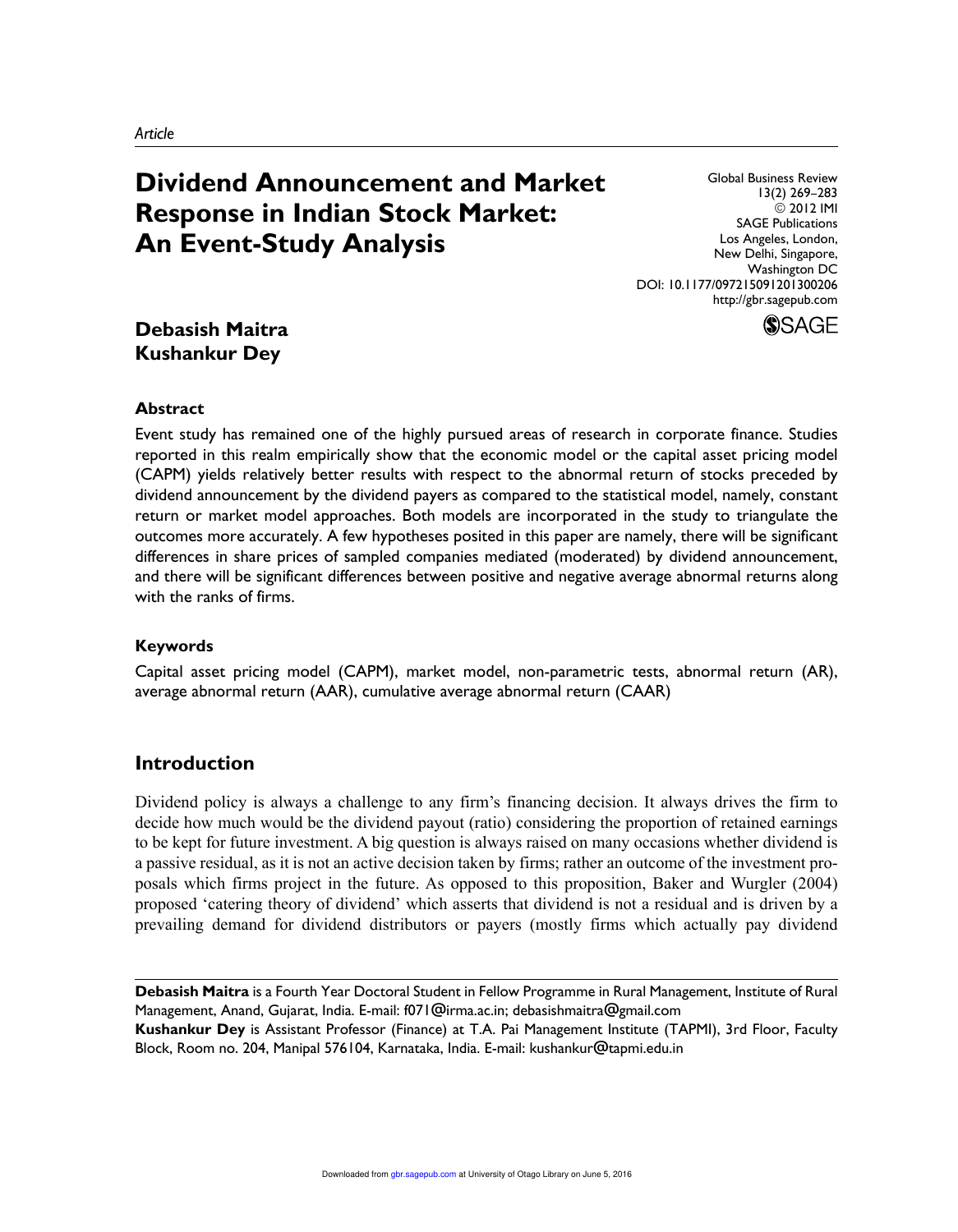distribution tax). Managers only cater to the demands of investors by paying dividends when investors show an interest to pay a premium on dividend-paying stocks and not by paying dividend when investors put a premium on non-dividend paying stocks. The 'Clientele effect' also argues that investors orient themselves around the new policies of firms, such as dividend announcements. So, the share price keeps its pace with the demands of the investors in response to new policies. There are many theories which unveil and unearth many dimensions in view of the effectiveness of dividend on share price vis-à-vis on the value of firms. Hence, it leaves the justification up to the findings of empirical investigations. Event study seeks well to measure the return effect on securities due to occurrence of economic and/or financial changes, namely, dividend announcements, bonus issues, stock splits, buy-back shares, mergers and acquisitions, etc. Thus, event study is applied to ascertain a security's price reaction by comparing actual returns to estimated expected returns (Fama et al., 1969).

The remainder of paper proceeds as follows. The first section succinctly describes the rationale behind the paper. The second section tries to come out with a systematic literature review followed by research objectives. The third section posits a few testable hypotheses supported by methodological relevance and congruence. The fourth section discusses results and analyzes the impact of an event on return of stock price. The last section summarizes the whole paper and concludes.

#### **Rationale Behind the Study**

In this backdrop, it is required to analyze the effect of the dividend announcement on share price or stock return. Despite the presence of a large literature base with respect to event study, reported studies have been restricted to only parametric tests. A few are only based on non-parametric measures. Many a time, it is assumed that market is efficient which implies that it reflects the envelope of full information including historical, publicly- and privately-held information through stocks prices. When any new event or new information appears in the market, it instantaneously and unbiasedly seizes the information and elucidates in the current market price and in this regard the event study would explain how investors behave upon the arrival of new information and how it does influence the value of the firms. This information also precedes the extent to which other information about long-run earnings of firms are already available or accessible to the market participants. If more information about the present and future earnings is in the hand of the public along with consistency of the information with actual performance, then a dividend announcement would be contained with less information. But in most of the cases managers are not able to fully forecast and communicate the future earnings of the firm. Some factors also play a vital restrictive role from achieving long-run normalized returns and market participants cannot also comprehend those causes or factors' implications. Therefore, dividend announcements come with a new bunch of information indicating the firm's earning power and liquidity (Brittain, 1966; Friend and Blume, 1970; Linter, 1956). Dividend policy also takes care of the 'Agency problem' (La Porta et al., 2000; Zwiebel, 1996)*.* Dividend payout makes a tinge of balance between insiders and outside shareholders. If dividend is not paid out, then the money can be routed for the use of some unviable risky projects which may benefit the insiders at the expense of outside shareholders. Hence, the role of dividend cannot be discounted at all. In view of this, this paper makes an attempt to deliver the opportunities to the managers in finding the effect of dividend announcement on share prices so that they can find a common thread between investment, financing and dividend policies.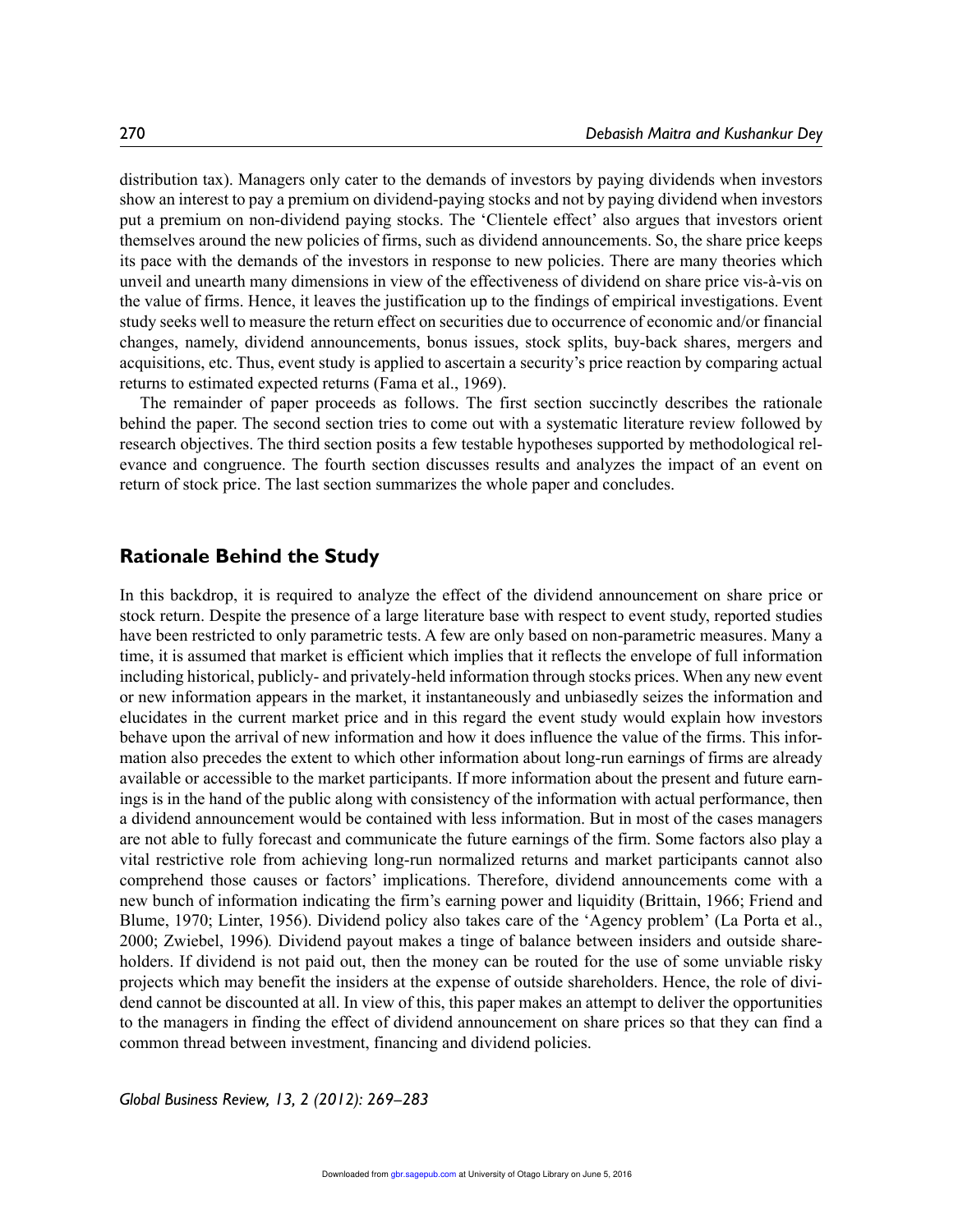### **Literature Review**

Event studies have a long history. Dolley (1933) first empirically studied the price effects of stock splits, examining the price changes at the time of split. Using a sample of 95 splits as data points from 1921 to 1931, he found that the price increased in 57 of the cases and the price declined in only 26 instances. There was no effect in the other 12 cases. Myers and Bakay (1948), Barker (1956, 1957, 1958) and Ashley (1962) also studied during this time period and explored the applicability of event study to remove general stock price movements and to separate out the confounding events. As time rolled on sophistication in the study has gradually increased. Ball and Brown (1968) applied the concept of information contained on earnings and Fama et al. (1969) examined the effects of stock splits after removing the effects of simultaneous dividend increases. In a later period of time Brown and Warner (1980, 1985) presented papers from a methodological perspective which discussed the use of monthly and daily data and their implication on results of event study. In theory, the objective of a dividend policy is to maximise shareholder's returns so that the value of the investment is maximized in the future. Walter (1963) argued that the choice of dividend policy almost always affects the value of the firm. He clearly depicted the relationship between the firm's rate of return  $(r)$  and its cost of capital  $(k)$  in designing the dividend policy that will maximize the wealth of the shareholders. In case of a 'growth firm', if the firm's rate of return  $(r)$  is greater than its cost of capital  $(k)$  then value of per share increases if the policy is to retain earnings for internal investment. In case of 'normal firms', where the firm's rate of return (*r*) is equal to its cost of capital (*k*) a dividend policy has no influence on the market value per share. On contrary, in 'declining firms', where internal rate of return  $(r)$  is less than the cost of capital  $(k)$ , a robust dividend policy influences the market value per share.

In 1967, Myron Gordon came out with a new dividend model which is, indeed, dynamic in nature considering time value of money, popularly known as the 'discount growth or dividend ratio' model (Gordon, 1967). He developed his model based on the assumptions of all equity firms, no external financing, constant returns, constant cost of capital, perpetual earning, no taxes, constant retention and cost of capital. Krishnan (1933) had put forward a 'bird-in the hand argument' which implies that

Of two stocks with identical earning record and prospects but the one paying a larger dividend than the other, the former will undoubtedly command a higher price merely because stockholders prefer present to future values. Myopic vision plays a part in the price-making process. Stockholders often act upon the principle that bird in the hand is worth. For this reason they are willing to pay a premium for stocks with higher dividend rate, just as they discount the one with the lower rate (Pandey, 2004, p. 384).

But a different view was again hypothesized, popularly known as the Modigliani and Miller (M–M) hypothesis (1961). It reiterates that under a perfect market situation, the dividend policy of a firm is irrelevant as it remains insensitive towards the value of the firm. They commented that the value of the firm depends on the firm's earnings that result in its investment policy. Thus, when an investment decision is given the dividend decision, the proportion of dividends and retained earnings, produces hardly any significant impact on the value of the firm. During the same period it was arguably contested by Solomon (1963). He concluded that dividend announcements always come out with new information. Dividend payment could better disseminate the information about its expected earnings growth. It conveys the impression that the firms are earning profits.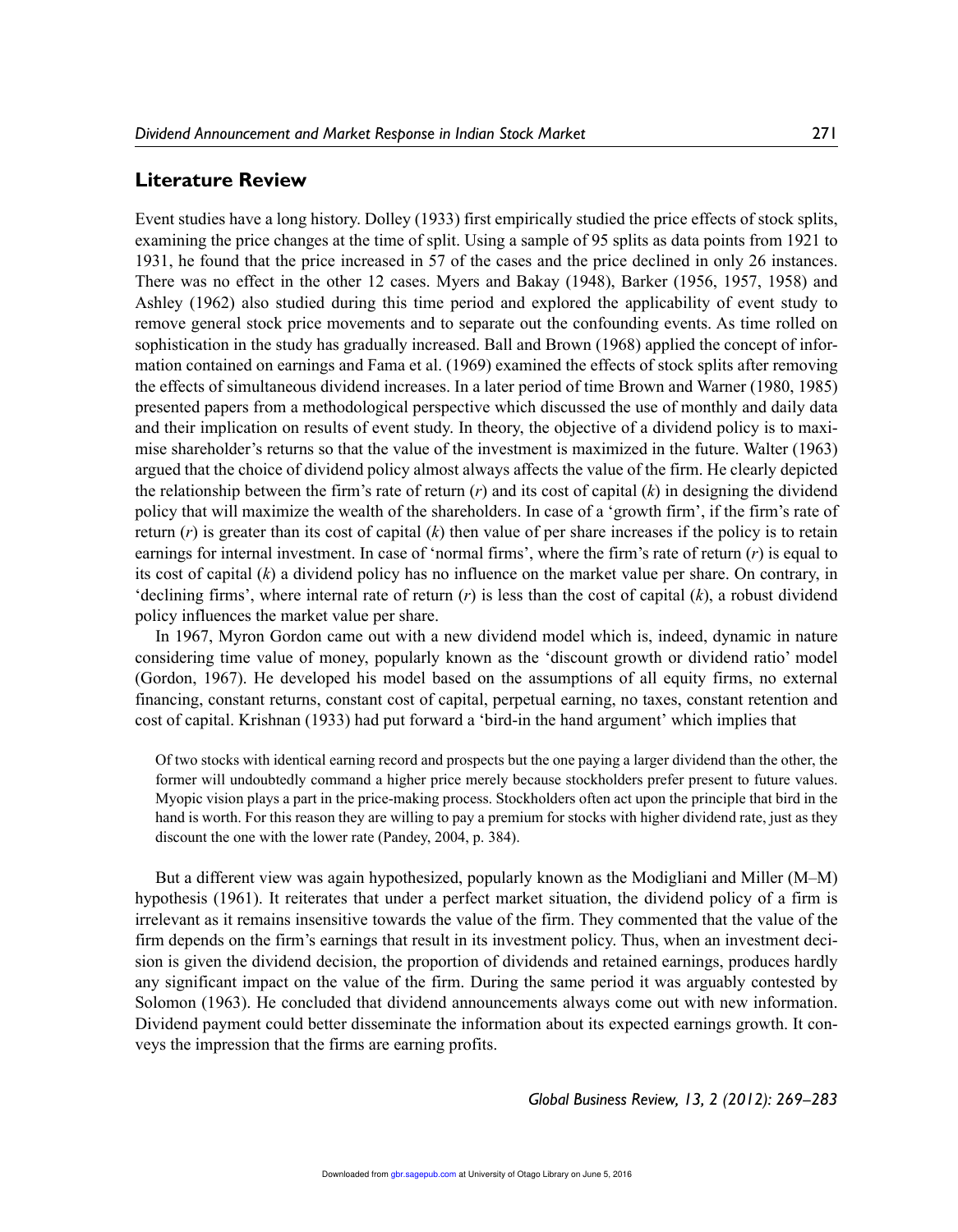Ross (1977) postulated the 'dividend signalling hypothesis' which says that dividend payments can signal the future earnings of the firm. It may change the investors' perceptions about the riskiness of the firm when it remains unchanged.

In India, quite a few literatures to illuminate the impact of dividend announcement on share prices are found. Agarwal (1991) studied the impact of dividend announcement on share prices of the commercial automobile sector and observed that dividend announcement has a great impact on share prices and in addition to this, he also attempted to explain the current dividend behaviour by the current level of net profits and the dividends of the past two years. Chaturvedi (2000) studied a different issue like halfyearly financial results and share prices in India. Though it is not directly related to event study, nonetheless it indicates the relevance of information contents in influencing the share price behaviour and he obtained cumulative abnormal returns in a post-announcement period of 21 days to 40 days, indicating stock prices do not appropriate speedily to the Price/Earning (P–E) ratio information. Kaur (2005) examined the stock price reaction to dividend announcement and presented positive stock prices in response to a positive dividend announcement. But Chander et al. (2007), in their study of share price and dividend announcement illustrated that dividend income does not inspire over-enthused investors in the rising capital markets. They can earn abnormal returns formulating well-planned investment strategies based on fundamental analysis rather than on technical analysis. Selvan et al. (2010) declared that dividend announcements serve as a signalling mechanism to the management as it starts yielding statistically significant abnormal returns around the announcement date.

In Denmark, Sponholtz (2005) discovered that response of stock market to the announcement is attributed to information obscured in the current dividend and management's forecast or prediction of the next year's earnings.

The market immediately follows an upward swing in the share price movements. But, the positive impact stays only for a day; as the day passes on the positive effect starts diminishing or follows a declining trend.

Any event or information needs to be analyzed to assess market efficiency on account of the speed of adjustment of those news. It is an integral part of any event study which also sheds light on efficiency issues. Efficiency is measured by the speed of adjustment of any new information or innovation that appears in the market. In this respect, Patell and Wolfson (1984) observed the intra-day adjustment of stock prices to earnings and dividend announcement. Ball and Brown (1968) found that after announcement of earnings, cumulative abnormal returns continue to move up for good news and move down in the wake of bad news. Many researchers viewed the Indian capital market as a semi-strong efficient one (Manickaraj, 2004). But Mallikarjunappa and Iqbal (2003), Mallikarjunappa (2004 a, b) and Iqbal (2005) found that prices did not adjust instantaneously to quarterly earnings which corroborated that the Indian stock market is not semi-strong efficient.

### **Objectives and Scope of the Paper**

The objective of the paper is to understand the impact of dividend announcements on share prices. Most of the studies focus either only on the statistical model (constant-mean-return model or market model) or the economic model (Capital Asset Pricing Model [CAPM] or Arbitrage Pricing Theory [APT]<sup>1</sup>). Our objective is to use both the models to analyze comprehensively the effect of such an event on equity shares during the period from April 2009 to March 2010. In addition to this, it is also objectified to study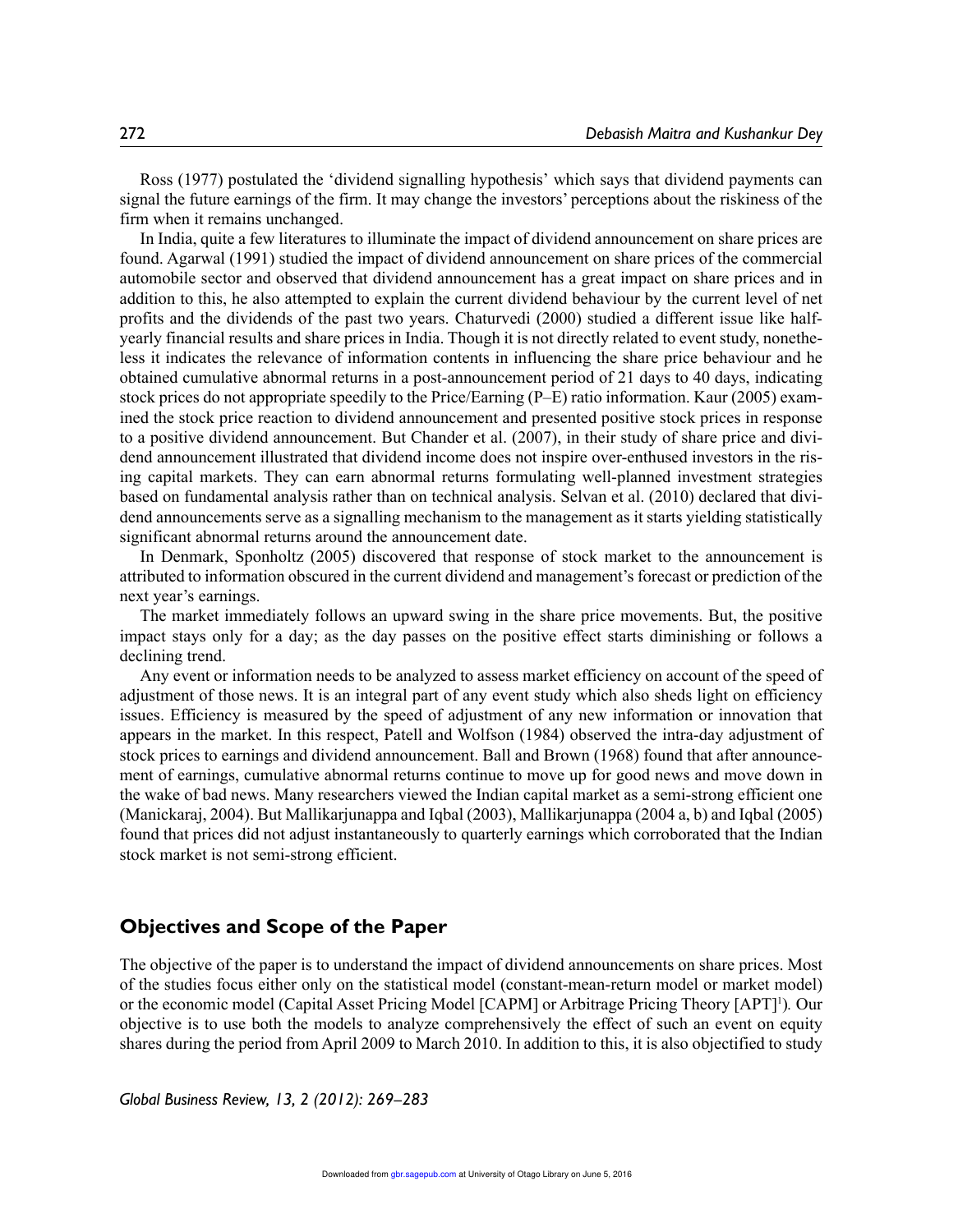whether the dividend announcement does really cause any statistically significant movement in the prices both positive and negative.

# **Hypotheses**

In this backdrop, the study attempts to test the following hypotheses concerning the dividend announcement on share prices. The hypotheses posited here are related to signalling the effect of dividend announcement. In an informationally efficient market when a dividend announcement is announced the share prices should adjust rapidly to new information.

# *H1*

There is a significant difference in share prices of sampled companies mediated by the dividend announcement or there will be significant abnormal returns upon dividend announcement.

The sign test judges the proportion of positive and negative abnormal returns against an assumed 50 per cent split under the null hypothesis of no reaction to the event.

# *H2*

There is significant difference between positive and negative average abnormal returns.

# *H3*

There will be significant differences between the ranks of the firms in the event period and expected average ranks with no abnormal returns.

# **Methodology**

In this study both the CAPM and market model are considered. At first using both models abnormal returns are estimated and then they are averaged to obtain Average Abnormal Return (AAR) which are further cumulated in order to estimate Cumulative Average Abnormal Return (CAAR).

The market model can be mathematically shown as,

$$
R_{ii} = a_i + \beta_i^* R_{mi} + \varepsilon_{ii} \text{ for } i = 1, 2...N
$$
 (1)

where,  $R_{ii}$  = Expected return on security 'i' for time period of 't'.  $a_i$  = intercept or OLS parameters of security return on market return.  $\beta$ <sup>*i*</sup></sup> = Beta coefficient estimated through OLS measurement.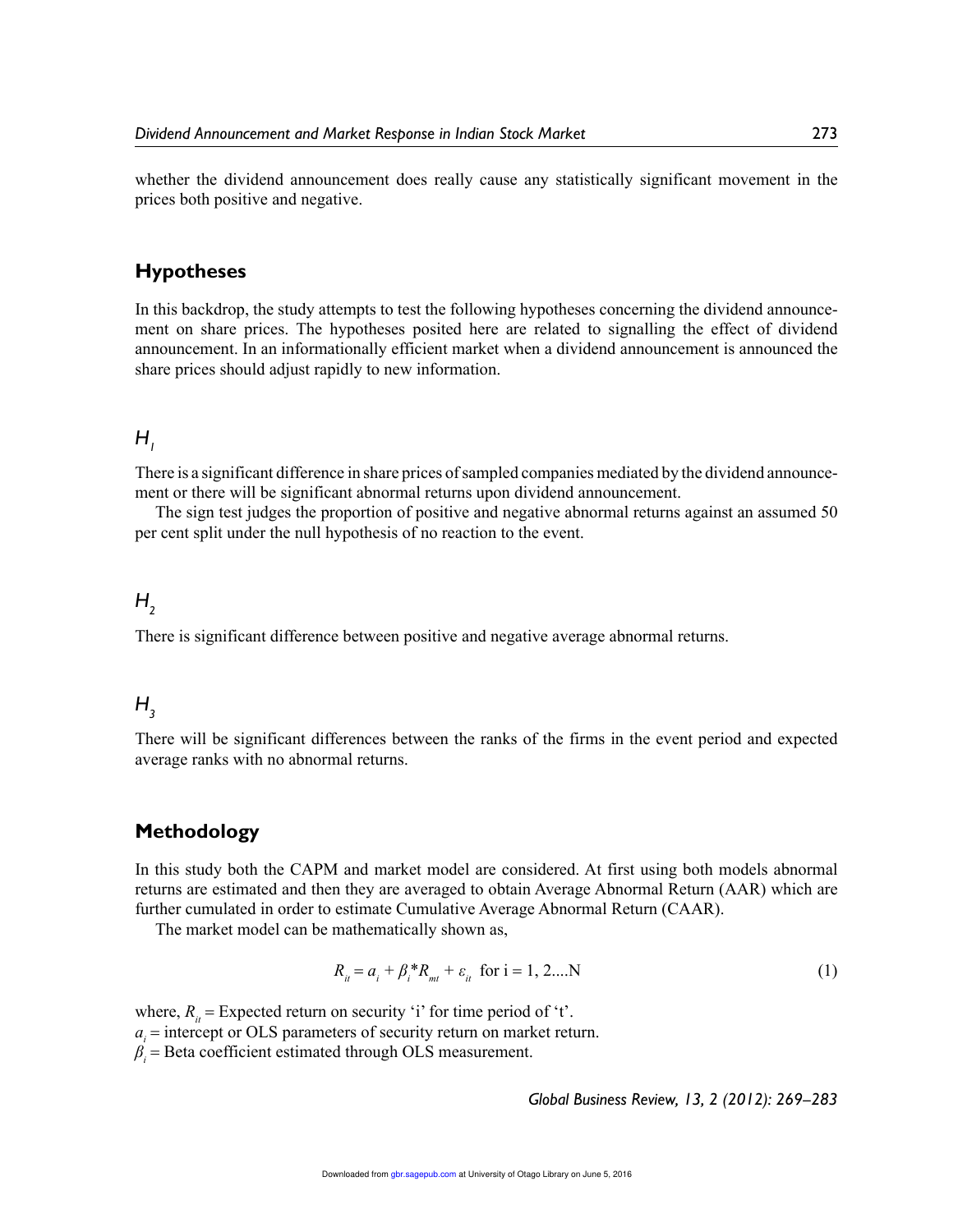*Rmt* = Market return on time 't' (Index return *viz*. S&P CNX NIFTY).

 $\epsilon$ <sup>*t*</sup></sup> = Error term with mean zero and constant variance and zero co-variance

Abnormal returns are then calculated as,

$$
AR_{ii} = R_{ii} - [a_i + \beta_i^* R_{mi}]
$$
 (2)

After calculating the abnormal return (AR), AAR is estimated.

$$
AAR_{ii} = (1/N)^* \sum AR_{ii}
$$
 (3)

AAR = Average Abnormal Return

 $N = Total number of securities.$ 

 $AR_{it}$  = Abnormal Return of security 'i' on time 't'.

To sense the effect of dividend announcement on the share price, CAAR is calculated. The CAAR is estimated as follows,

$$
C A A R_{it} = \sum A A R_{it} \tag{4}
$$

But sometimes the market model has been found with some inherent flaws, as Hays and Upton (1986) identified the market model is subject to the non-stationarity of the ordinary least squares (OLS) parameters estimates. But this becomes factual when event study is applied to the sample of momentum securities. In this regard, it has also been opined by Pettengill and Clark (2001) that there is serious bias resulting from positive average alpha. So, apart from the market model the CAPM model is also advocated to note the difference from the market model. The CAPM model being an economic model gives the advantage of having both statistical assumptions and an opportunity to calculate more precise measures of the normal returns using economic restrictions (Campbell et al., 2007). Thus, it provides another check to ascertain the result.

The CAPM model is estimated to calculate required rate of return as mentioned below,

$$
R_{ii} = R_{fi} + \beta_i^* (R_m - R_f)
$$
\n(5)

$$
AR_{ii} = [R_{ii} - \{R_{ji} + \beta_i * (R_{mi} - R_{ji})\}]
$$
 (6)

Where,

 $R<sub>f</sub>$  = Risk free return (364 days T-bill return),  $\beta$ i =Market risk (systematic risk),  $R_{m t}$  = Market index return,  $R_i$  =Expected return of security 'i' on time 't'.

# *Test of Significance*

To assess the market efficiency in terms of significance of AAR and CAAR at the 5 per cent level of significance, a t-test with appropriate degrees of freedom is incorporated and performed. The significance tests are of two kinds, (*a*) Parametric tests; and (*b*) Non-parametric tests.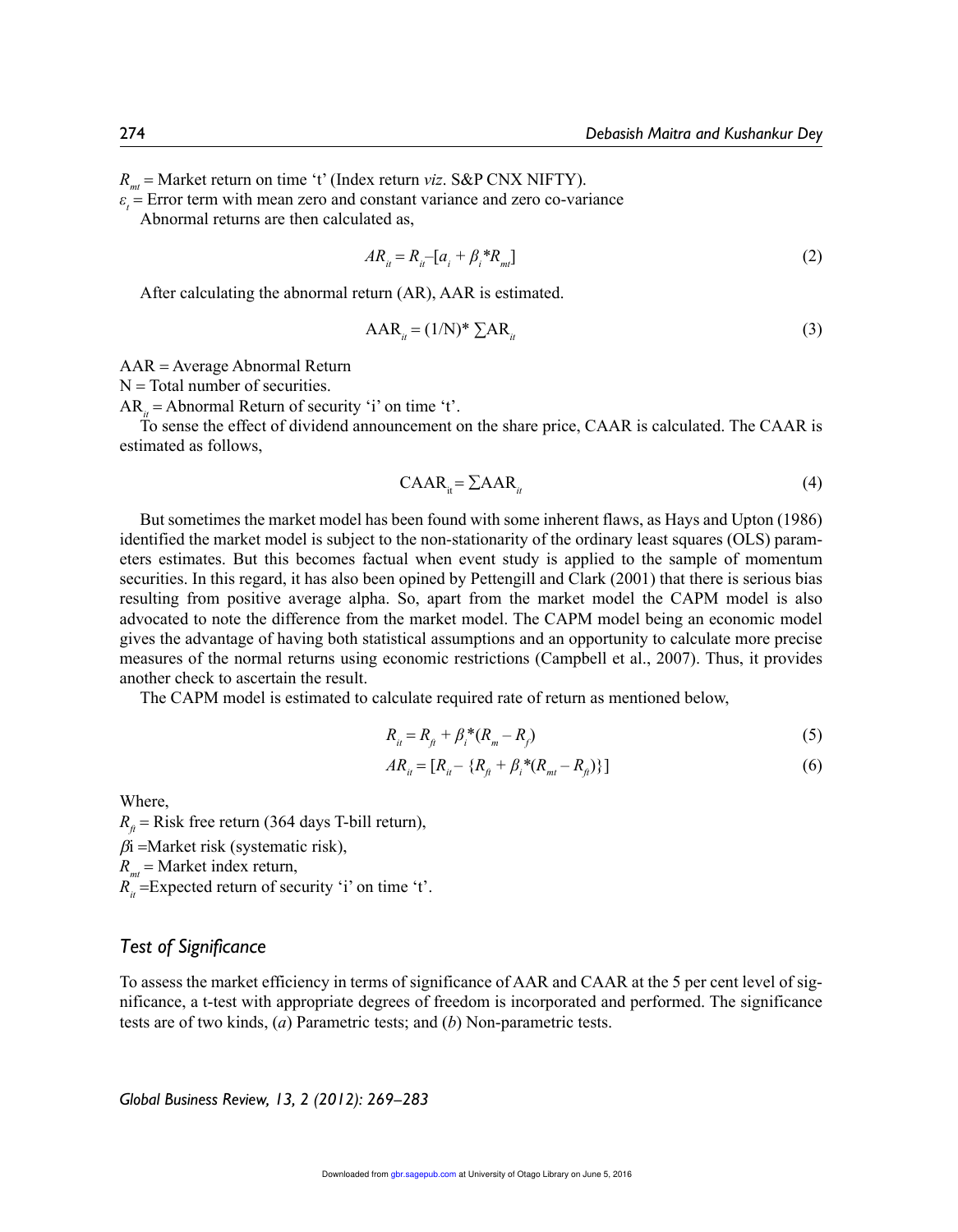*Parametric Test*

$$
t-test = AAR / [S(AAR) / N)
$$
\n(7)

$$
t-test = CAAR/[S(CAAR)/N)
$$
 (8)

S(AAR) = Standard deviation of average abnormal return calculated over estimation period S(CAAR) = Standard deviation of cumulative average abnormal return calculated over estimation period  $N =$  Number of observations.

#### *Non-parametric Test*

Alternative to the parametric test, a non-parametric test is also executed. The non-parametric test is devoid of specific assumptions concerning the distribution of returns which handicaps the parametric test. Non-parametric tests are of two types, (*a*) Sign tests; and (*b*) Rank tests.

#### Generalized Sign Test

The sign test is performed to assess whether the stocks under study having a positive cumulative abnormal return in the event window exceed the expected in the absence of the event (namely, dividend announcements). The sign test is to examine the null hypothesis that there is no significant difference between the number of positive and negative AARs.

To test the statistics, it is imperative to know the abnormal return with positive sign  $(N^+)$  and the total number of cases, N. So, the test would be a 'binomial test' which is as follows:

$$
J_{sign} = [(N^+ / N) - 0.5]^* N^{1/2} / 0.5 \sim N(0, 1).
$$
\n(9)

 $0.5$  = Expected proportion of positive AAR.

#### Rank Test

A significant weakness of the sign test is that if the data is skewed as in the case of daily returns, then this test may not be well specified. If the daily return is originally skewed, then even under the null hypothesis the proportion of positive abnormal returns would differ from 0.5. The test compares each firm's rank during the event period with the average rank under the assumption (null hypothesis) that there is no abnormal return.

From the explanation of Corrado (1989)  $K_{jt}$  is the rank of abnormal return  $(ARj_t)$  in the total time period of stock *j*. Rank one implies the smallest abnormal return; the total period rank is the highest. The mean rank is *total period/2*.

So the Rank test is,

$$
J_{\text{rank}} = d^{1/2}[(K_d \text{-Mean rank})/\sum ((K_t \text{-Mean rank})^2/\text{Total period})^{1/2}] \tag{10}
$$

 $K_d$  = Average rank across the *n* stocks across and d days of the event.

 $K<sub>t</sub>$  = is the average rank across *n* stocks on day t of the total period combined estimation and event period.

 $d =$  number of event days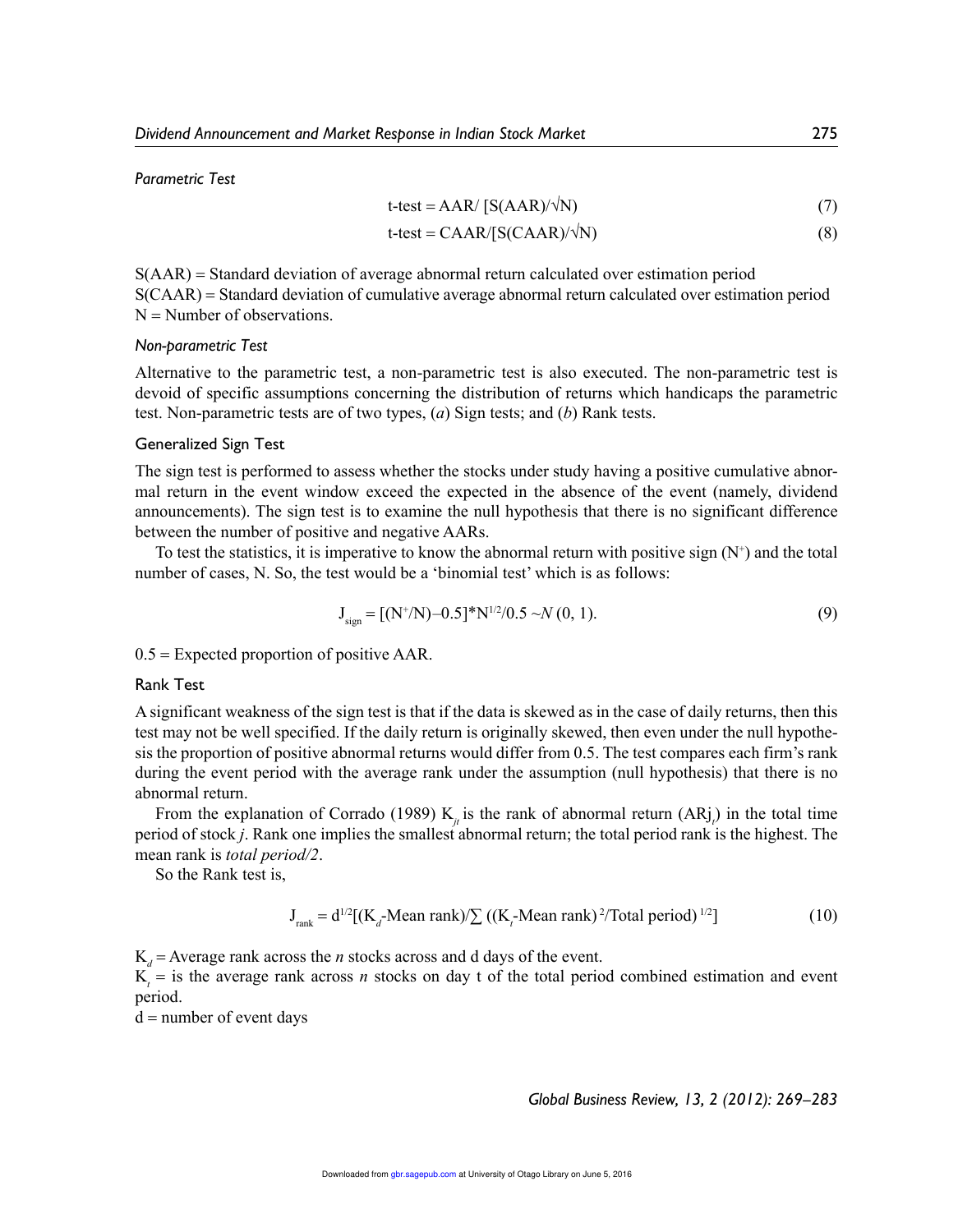### *Data Characteristics and Sample*

The study is based on 50 S&P 500 CNX NIFTY companies that were part of the index from 2008 to 2010. S&P CNX NIFTY is recognised as a benchmark stock index based on the selected stocks traded at the National Stock Exchange (NSE). The S&P CNX NIFTY is a well diversified 50-stock index accounting for 23 sectors of the economy (for details, see Nath and Dalvi, 2004). From electronic sources about the exchanges, NSE and the Bombay Stock Exchange (BSE) it has been observed that capitalization of the NIFTY capital market segment accounted for around 37 per cent whereas capitalization of the SENSEX excluding BSE-100, BSE-500, BSE-IPO, MIDCAP, SMLCAP and other sectoral indices, reported around 63 per cent as on 30 October 2009. In case of free-floating market cap, the former contributed about 54 per cent, which was, evidently, more than the latter one (about 46 per cent) on the BSE. S&P 500 CNX NIFTY has been considered as a proxy to or a surrogate of the market. Average yields of 364 day's Government of India (GOI) securities are used as risk-free rate of the respective years. In this paper, the date of dividend announcement is defined as day 0 or event day. We have included 15 days as pre-announcement days and 15 days as post-announcement days. So, our event window consists of 31 days including day-0 and the estimation window contains 160 days. The index under study has 50 companies across the industry. Only the companies that showed consistency in dividend announcement are included in this study. After passing through all the checks and filtration process, only a sample of 24 companies deserved to be present in this study and the sample is non-normal. The study is kept limited to only S&P CNX NIFTY index based companies. Daily returns are calculated as

$$
Ri, t = \ln (P_t / P_{t-1})
$$
\n(13)

 $P<sub>t</sub>$  = price of security on time 't'.

 $P_{t-1}$  = Price of security on time 't–1'.

The data were collected from the Centre of Monitoring Indian Economy (CMIE-Prowess database), BSE, NSE, RBI and SEBI websites.

### **Results and Discussions**

Index data with respect to index value and stock prices are retrieved from CMIE for 191 trading daycounts, comprising 160 days for estimation and 31 days for the event window, respectively. The regressing index or market return on individual stock return, beta is calculated for each of the 24 companies. Then using proper methodologies, both under the market model and the CAPM model, AAR and CAAR are calculated (see Table 1). Under the market model, it is observed that AARs are negative for six days (40 per cent) and are positive for nine days (60 per cent) during the pre-announcement period. AARs are also found negative for five days (33.33 per cent) and positive for 10 days (66.67 per cent) during the post-announcement period. Only two AARs are found insignificant at the 5 per cent level of significance on the thirteenth day and fifth day during the pre-announcement period. When CAAR is calculated under the same model, it is found that it is negative for four days (27 per cent) and positive for 11 days (73 per cent) during the pre-announcement period but during the post-announcement period no negative CAAR is noticed. But for the (–)fifteenth to the (–)twelfth day the CAAR is insignificant. Only one negative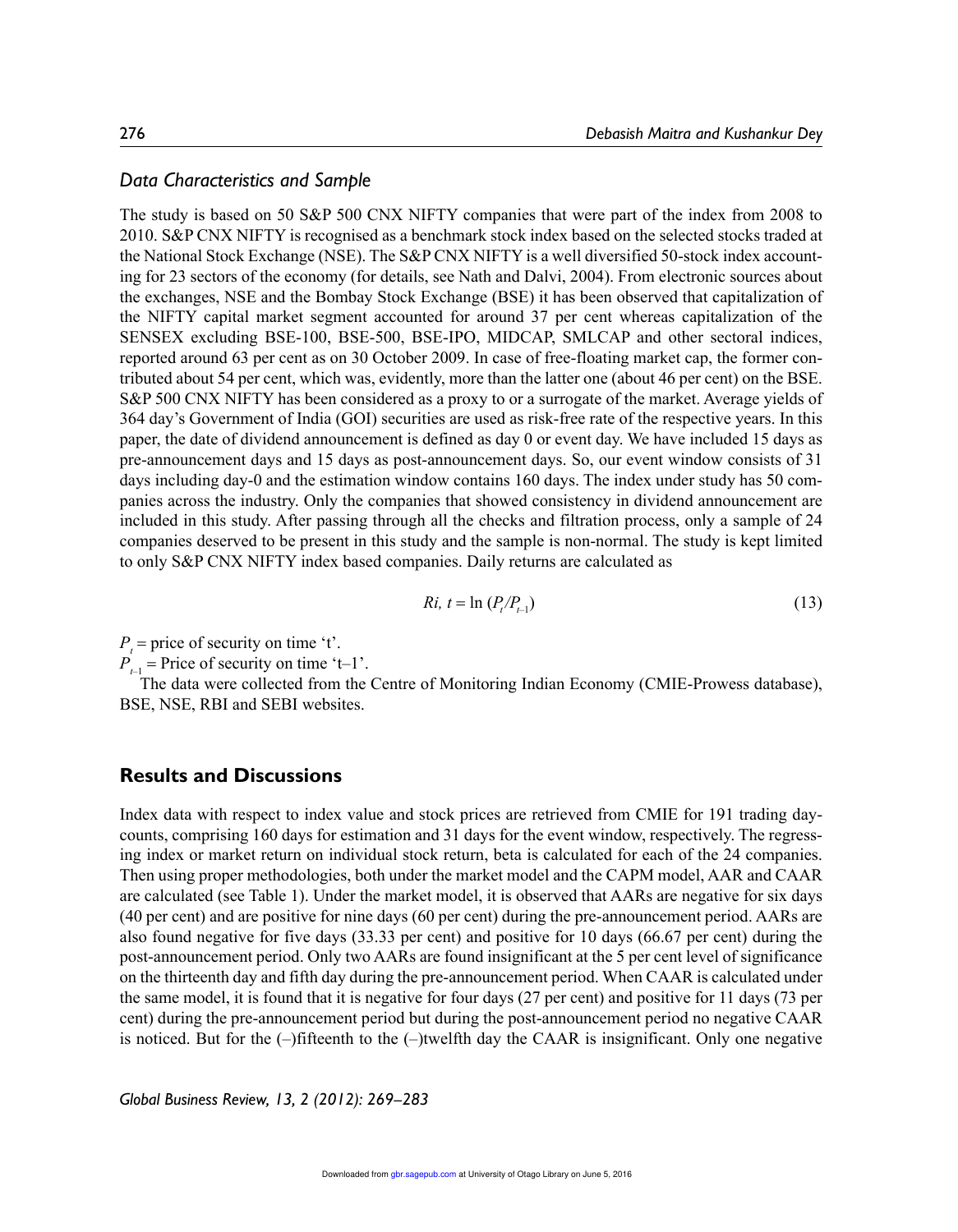| l                                                      |
|--------------------------------------------------------|
| i                                                      |
| ֝֟֝֟֝֝֝֝֝֟֝֝֝֝֝֝֝֝֝֝֝֝֝֝֝֝֝֝֝֝֝֝ <b>֟</b><br>֧֪֧֪֪֚֚֝֝ |
|                                                        |
|                                                        |
|                                                        |
| ٦                                                      |
| ļ                                                      |
| Ξ                                                      |
|                                                        |
|                                                        |
| $\vdots$                                               |

| <b>Fable 1. AAR and</b> |                                                     |           | AAR under the Market Model and CAPM Model                           | We calculate the Average Abnormal Return and Cumulative Average Abnormal Return both under Market Model and CAPM Model. Afterwards |            |                |              |               |
|-------------------------|-----------------------------------------------------|-----------|---------------------------------------------------------------------|------------------------------------------------------------------------------------------------------------------------------------|------------|----------------|--------------|---------------|
|                         |                                                     |           | the significance of both AAR and CAAR are tested using t-statistics |                                                                                                                                    |            |                |              |               |
|                         |                                                     |           | Market Model                                                        |                                                                                                                                    |            |                | CAPM Model   |               |
| Event                   |                                                     |           | t-STAT                                                              | t-STAT                                                                                                                             |            |                | <b>LSTAT</b> | <b>L-STAT</b> |
| Period                  | AAR                                                 | CAAR      | (AAR)                                                               | (CAAR)                                                                                                                             | AAR        | CAAR           | (AAR)        | (CAAR)        |
|                         | $-0.002$                                            | $-0.002$  | $-4.18579*$                                                         | $-0.81870795$                                                                                                                      | 0.0042     | 0.0043         | 7.85966      | 0.152176      |
|                         | 0.0026                                              | 0.0002    | 4.511019*                                                           | 0.06361133                                                                                                                         | 0.01183    | 0.0161         | 21.7682*     | 0.573643      |
|                         | $-0.0009$                                           | $-0.0007$ | $-1.56023$                                                          | $-0.24155758$                                                                                                                      | 0.00068    | 0.0168         | 1.24972      | 0.597839      |
|                         | $-0.0015$                                           | $-0.0022$ | $-2.57074*$                                                         | $-0.74437393$                                                                                                                      | 0.00459    | 0.0214         | 8.43685*     | 0.76119       |
| 두                       | $-0.0093$                                           | $-0.0115$ | $-16.0841*$                                                         | $-3.89030172*$                                                                                                                     | $-0.00069$ | 0.0207         | $-1.2784$    | 0.736438      |
| $\frac{1}{1}$           | ∞<br>0.0176                                         | 0.0062    | 30.63983*                                                           | 2.10260524*                                                                                                                        | 0.02255    | 0.0432         | 41.4896*     | 1.539742      |
| ၣ                       | $-0.0039$                                           | 0.0023    | $-6.80297*$                                                         | 0.77199878                                                                                                                         | 0.0012     | 0.0444         | 2.22608*     | 582842        |
|                         |                                                     | 0.0084    | $10.65813*$                                                         | 2.85664319*                                                                                                                        | 0.00977    | 0.0542         | 17.9759*     | $830884*$     |
|                         |                                                     | 0.0131    | 8.092846*                                                           | 4.43953939*                                                                                                                        | 0.01416    | 0.0684         | 26.0568*     | 2.435386*     |
|                         | 0.00615<br>0.00467<br>0.01725<br>0.00028<br>0.0172  | 0.0303    | 29.90146*                                                           | 0.2880256*                                                                                                                         | 0.01946    | 0.0878         | 35.8059*     | 3.128645*     |
|                         |                                                     | 0.0306    | 0.49345                                                             | 0.3845407*                                                                                                                         | 0.00268    | 0.0905         | 4.93791*     | 3.22425*      |
|                         | S<br>0.0036                                         | 0.0343    | 6.288096*                                                           | $1.6$   4442  *                                                                                                                    | 0.00835    | 0.0989         | 15.3593*     | 3.521631*     |
| ှ                       | 0.0105                                              | 0.0448    | 8.24658*                                                            | 5.1833276*                                                                                                                         | 0.01269    | 0.116          | 23.3487*     | 3.973698*     |
| $\tilde{a}$             | $-0.0121$                                           | 0.0327    | $-21.0162*$                                                         | $1.0727212*$                                                                                                                       | 0.00080    | 0.1124         | $1.47753*$   | $4.002305*$   |
| $\overline{1}$          | N<br>0.005                                          | 0.0378    | 8.961703*                                                           | 2.8255589*                                                                                                                         | 0.00976    | 0.1221         | $17.9571*$   | 4.349982*     |
|                         |                                                     | 0.0401    | 3.850634*                                                           | 3.5787122*                                                                                                                         | 0.0124     | 0.1345         | 22.8269*     | 4.791948      |
|                         |                                                     | 0.0455    | $9.435105*$                                                         | $5.4241435*$                                                                                                                       | 0.00911    | 0.1436         | 16.7602*     | $5.116451*$   |
| C                       | $0.00222$<br>0.00544<br>0.01182<br>0.00906          | 0.0573    | 20.48266*                                                           | 9.4303886*                                                                                                                         | 0.01933    | 0.163          | 35.5547*     | 5.804846*     |
|                         |                                                     | 0.0664    | $15.70404*$                                                         | 22.501974*                                                                                                                         | 0.01701    | $\frac{8}{10}$ | $31.3026*$   | 6.410914*     |
|                         | $-0.0059$                                           | 0.0605    | $-10.2408*$                                                         | 20.4989507*                                                                                                                        | 0.00049    | 0.1805         | $0.89643*$   | $6.428271*$   |
|                         | 0.01967<br>0.00801<br>0.00406<br>0.00364<br>0.00364 | 0.0801    | 34.08939*                                                           | 27.1665632*                                                                                                                        | 0.02555    | 0.206          | 47.004*      | 7.338343*     |
|                         |                                                     | 0.0881    | 13.87529*                                                           | 29.8804602*                                                                                                                        | 0.01843    | 0.2244         | 33.9049*     | 7.994795*     |
|                         |                                                     | 0.0922    | 7.033793*                                                           | 31.256214*                                                                                                                         | 0.01010    | 0.2345         | 18.5805*     | 8.354544*     |
|                         |                                                     | 0.0980    | 10.09238*                                                           | 33.2302021*                                                                                                                        | 0.00952    | 0.2441         | $17.5124*$   | 8.693612*     |
| $\infty$ $\infty$       |                                                     | 0.1017    | $6.315121*$                                                         | 34.4653895*                                                                                                                        | 0.01162    | 0.2557         | $21.369*$    | 9.107349*     |
|                         | $-0.006$                                            | 0.0956    | $-10.5962*$                                                         | 32.3928513*                                                                                                                        | 0.00444    | 0.2601         | 8.1705*      | 9.265543*     |
|                         | $-0.006$                                            | 0.0895    | $-10.4809*$                                                         | 30.3428768*                                                                                                                        | 0.00135    | 0.2615         | 2.48043*     | 9.313568*     |
| u w                     | $-0.0002$                                           | 0.0893    | $-0.39391*$                                                         | 30.2658303*                                                                                                                        | 0.01130    | 0.2728         | 20.7922*     | 9.716138*     |
|                         | on no<br>0.0153                                     | 0.1047    | 26.68153*                                                           | 35.484525*                                                                                                                         | 0.02203    | 0.2948         | 40.5345*     | 0.50095*      |
|                         | 0.0102                                              | 0.1149    | 17.76746*                                                           | 38.9596981*                                                                                                                        | 0.02156    | 0.3164         | 39.6592*     | $1.26881*$    |
| ഹ                       | $-0.0005$                                           | 0.1145    | $-0.81925$                                                          | 8.7994586*                                                                                                                         | 0.01209    | 0.3285         | 22.2362*     | *PE669'l      |
|                         | Source: Authors' estimates.                         |           |                                                                     |                                                                                                                                    |            |                |              |               |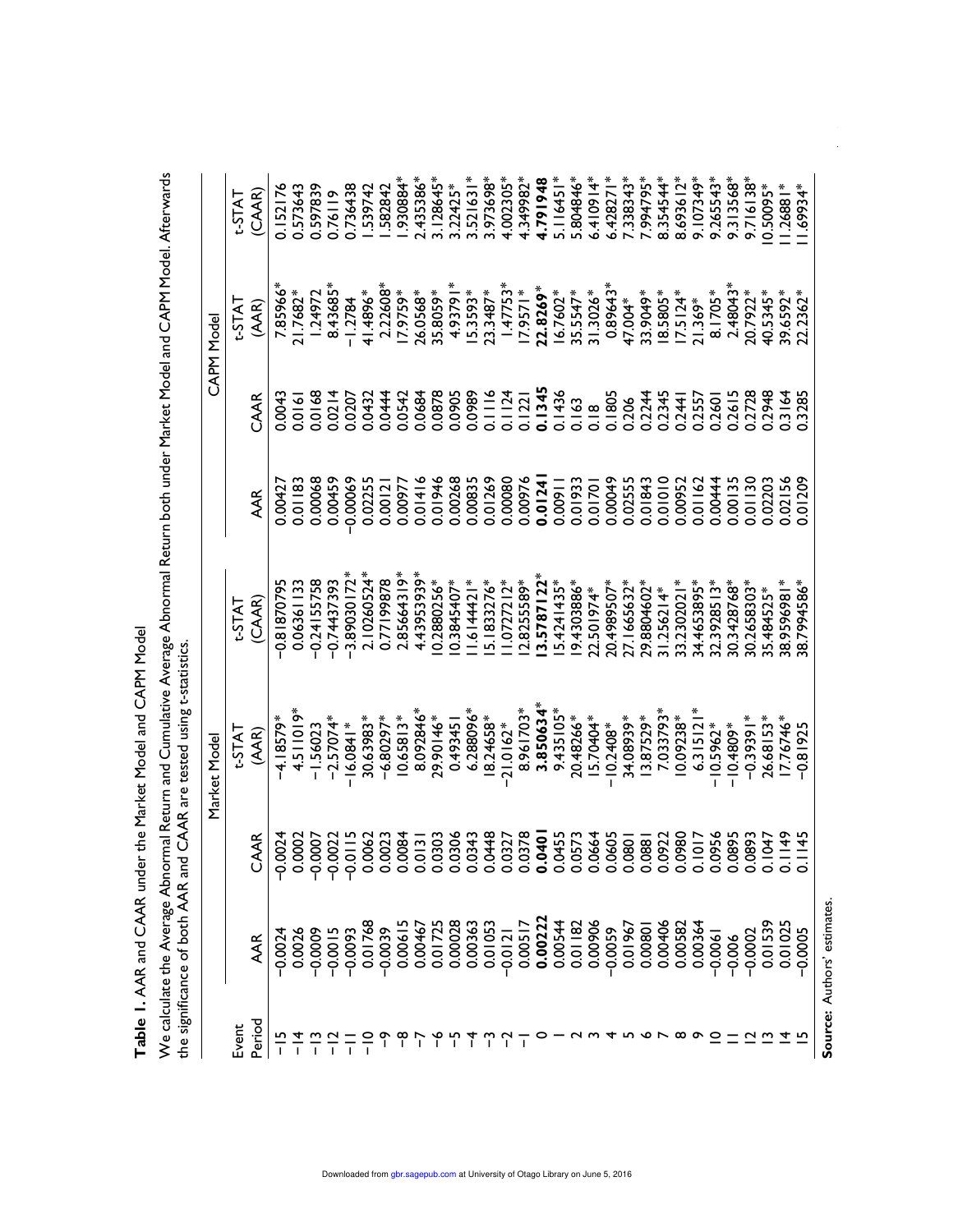CAAR is found significant. The highest AAR is found on the tenth day (1.768 per cent) prior to announcement whereas during the post-announcement it is seen on the fifth day (1.967 per cent). On day zero, AAR is very less, only 0.2 per cent. Figure 1 depicts that the AAR is highly fluctuating. A negative AAR is evident during the initial days of the event period after which it becomes positive. But after the event day, most of the negative AAR is seen during the later days of the event window. CAAR is continuously increasing with peaks and valleys.

A different set of results are attained under the CAPM model. In this model, highest return is gained on the fifth day during post-announcement period (2.5 per cent). A negative AAR is noticed only on the (–)eleventh day during the pre-announcement period. On day zero, the return remains 1.2 per cent. More returns are observed during the post-announcement period rather than during the pre-announcement period. During the (–)tenth, (–)sixth and (–)third days (pre-announcement) the returns are 2.25 per cent, 1.94 per cent and 1.26 per cent respectively; whereas during post-announcement, on the second, third, fifth, sixth, thirteenth and fourteenth days the returns are 1.93 per cent, 1.70 per cent, 2.55 per cent, 1.84 per cent, 2.20 per cent and 2.15 per cent respectively. Only two AARs are found insignificant, viz. on the (–)thirteenth day and (–)eleventh day during the pre-announcement period, whereas only one return on day four (post-announcement) is found insignificant at the 5 per cent level of significance. Under the same model CAAR is found continuously increasing. CAAR on day 0 is 13.45 per cent. From the (–)fifteenth day to the (–)ninth day all the CAARs are observed statistically insignificant. But during the post-announcement period CAARs are found to be statistically significant. The same result is reported in Figure 2 also. Figure 2 apparently portrays that CAAR is continuously increasing which is very smooth. Under this model AAR is less fluctuating than the market model.



Event days

**Figure 1.** AAR and CAAR under the Market Model

**Source:** Authors' estimates.

**Notes:** We represent both AAR and CAAR under the Market model in a graphical form. It shows clearly the fluctuation of AAR and CAAR under the Market Model. We plot the return in absolute terms on the vertical axis and the pre- and post-15 days around the event day which is denoted by day '0'. The returns on the y-axis should be multiplied by 100 to obtain the value in percentage (per cent).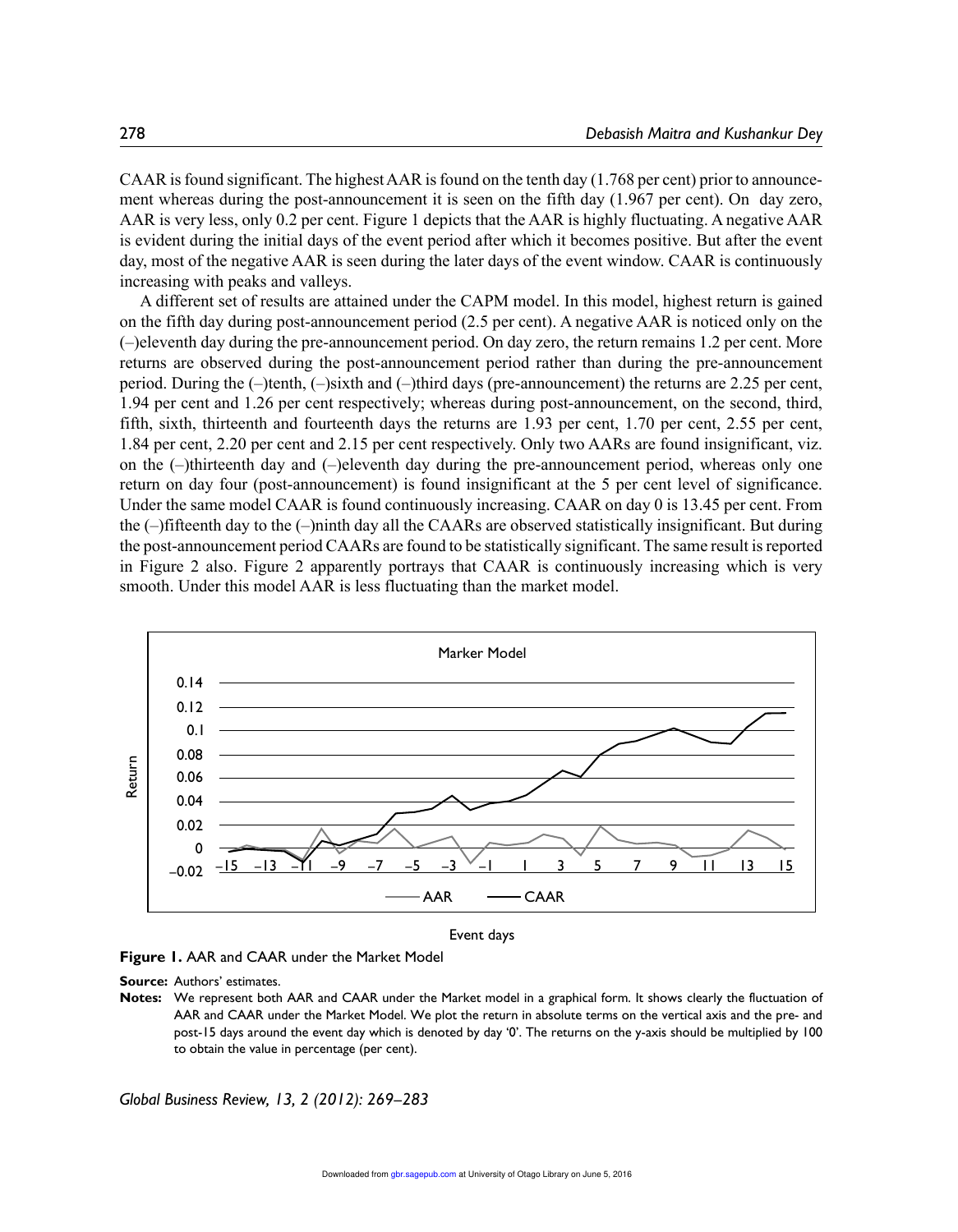

Event days



**Source:** Authors' estimates.

**Notes:** We represent both AAR and CAAR under the CAPM model in a graphical form. It shows clearly the fluctuation of AAR and CAAR under the CAPM model. We plot the returns in absolute terms on the vertical axis and the pre- and post-15 days around the event day which is denoted by day '0'. The returns on the y-axis should be multiplied by 100 to obtain the value in percentage (per cent).

Apart from the parametric tests, non-parametric tests are also employed. Table 2 illustrates the significance of the sign test both during the pre-event and the post-event along with overall significance of each individual firm taken for the study. Evidently, it is found that test values are more statistically significant under the CAPM model. Test statistics after the event announcement are found to be more significant than those before the event occurred. Hence, for many firms though the null hypothesis of no difference between positive and negative return is not rejected, but the same is rejected during the postannouncement period under the CAPM model.

Table 3 represents the result of the average sign test and rank test of the firms selected for the study. Under the market model, it is noticed that the null hypothesis of no significant difference between negative and positive returns cannot be rejected, both during pre-event and post-event. It is also true even for the entire event period. But, under the CAPM model the result appears entirely different. All the testscores are found statistically significant at the 5 per cent level of significance. So, under the CAPM model the null hypothesis is rejected and it is evident that there is a significant difference between negative and positive signs.

The rank test is performed to test whether there is a significant difference between the ranks of the firms in the event period and expected average ranks with no abnormal returns. Again it is found that test statistics of the rank test under the market model is significant ( $p < 0.05$ ) at the 5 per cent level of significance, but under the CAPM model the same test statistic is found insignificant ( $p = 0.005709$  which exceeds 0.05 by a very thin margin). It is inferred that there is no significant difference between the average ranks obtained during the event period and the expected ranks without any abnormal return.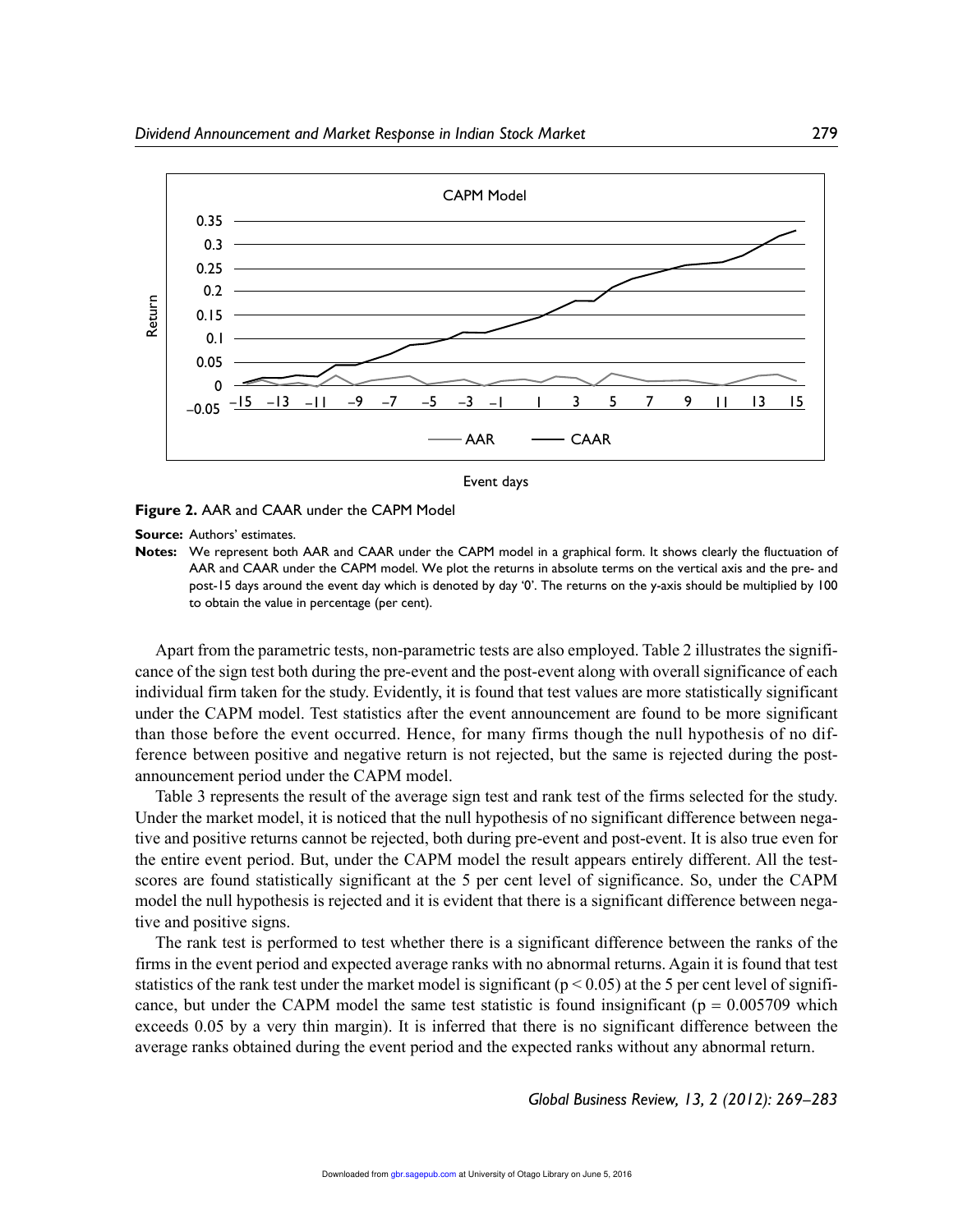| <b>Table 2.</b> Sign Test o<br>We run sign test to<br>significant or not.                                 | of each firm under the Market model and CAPM model |              |            |                                                                                                                                     | estimate the sign (+/-) of the return of each firm statistically. The test shows whether sign of the return is statistically |              |
|-----------------------------------------------------------------------------------------------------------|----------------------------------------------------|--------------|------------|-------------------------------------------------------------------------------------------------------------------------------------|------------------------------------------------------------------------------------------------------------------------------|--------------|
|                                                                                                           |                                                    | Market Model |            |                                                                                                                                     | <b>CAPM Model</b>                                                                                                            |              |
| Event                                                                                                     | Before Event                                       | After Event  | Overall    | Before Event                                                                                                                        | After Event                                                                                                                  | Overall      |
| Axis Bank                                                                                                 | .29099                                             | 1.29099      | 82574      | 1.807392                                                                                                                            | 2.32379*                                                                                                                     | $2.92118*$   |
|                                                                                                           | 0.77459                                            | $-0.77459$   | 0.000      | $-2.32379$                                                                                                                          | $-2.84018*$                                                                                                                  | $-3.65148*$  |
|                                                                                                           | .29099                                             | 0.25819      | 1.0954     | $-3.87298*$                                                                                                                         | $-3.87298*$                                                                                                                  | $-5.47722*$  |
|                                                                                                           | 0.77459                                            | 0.25819      | 0.7303     | 1.80739                                                                                                                             | 3.35658*                                                                                                                     | $3.65148*$   |
| <b>BPCL<br/>CIPLA<br/>DLF FCC<br/>HDFCC<br/>HOTAK BANK<br/>MDFCC<br/>KOTAK BANK<br/>KOTAK BANK</b>        | 0.25819                                            | $-1.29099$   | $-0.7303$  | 1.29099                                                                                                                             | $-0.25819$                                                                                                                   | 0.73029      |
|                                                                                                           | 0.25819                                            | 0.25819      | 0.3651     | 0.25819                                                                                                                             | 0.77459                                                                                                                      | 0.73029      |
|                                                                                                           | 0.77459                                            | 0.25819      | 0.7303     | 1.80739                                                                                                                             | 2.84018*                                                                                                                     | 3.28633*     |
|                                                                                                           | $-2.32379$                                         | $-0.77459$   | $-2.1909*$ | $-3.35658*$                                                                                                                         | $-2.32379*$                                                                                                                  | $-4.016632*$ |
|                                                                                                           | $-0.25819$                                         | 1.29099      | 0.7303     | 2.32379*                                                                                                                            | 2.32379*                                                                                                                     | 3.28633*     |
|                                                                                                           | $-0.25819$                                         | 0.25819      | 0.0000     | 2.32379*                                                                                                                            | 3.35658*                                                                                                                     | $4.01663*$   |
|                                                                                                           | 1.29099                                            | 0.25819      | 1.0954     | 1.29099                                                                                                                             | 80739                                                                                                                        | 2.19089*     |
|                                                                                                           | 1.29099                                            | 1.80739      | $2.1909*$  | 1.29099                                                                                                                             | 1.80739                                                                                                                      | 2.19089*     |
|                                                                                                           | $-0.77459$                                         | 2.32379      | 1.0954     | $-0.77459$                                                                                                                          | 80739                                                                                                                        | 0.73029      |
|                                                                                                           | $-0.25819$                                         | 0.25819      | 0.0000     | $-2.32379*$                                                                                                                         | $-2.32379*$                                                                                                                  | $-3.28633*$  |
|                                                                                                           | $-0.25819$                                         | 0.77459      | 0.365      | 2.32379*                                                                                                                            | 3.35658*                                                                                                                     | $4.01663*$   |
| M&M<br>MARUTI<br>REL. INFRA<br>SEMENS<br>SURILITE<br>SUN PHARMA<br>TATA POWER<br>TATA POWER<br>TATA STEEL | $-0.25819$                                         | $-0.77459$   | $-0.7303$  | 3.35658*                                                                                                                            | 3.35658*                                                                                                                     | 4.74692*     |
|                                                                                                           | 0.25819                                            | 0.25819      | 0.3651     | 0.77459                                                                                                                             | $-0.25819$                                                                                                                   | 0.36514      |
|                                                                                                           | $-0.25819$                                         | $-0.25819$   | $-0.365$   | 0.77459                                                                                                                             | 0.25819                                                                                                                      | 0.73029      |
|                                                                                                           | $-1.29099$                                         | 0.25819      | $-0.7303$  | $-3.87298*$                                                                                                                         | $-3.87298*$                                                                                                                  | $-5.47722*$  |
|                                                                                                           | $-0.25819$                                         | 0.25819      | 0.000      | 0.77459                                                                                                                             | 0.25819                                                                                                                      | 0.73029      |
|                                                                                                           | 0.77459                                            | $-0.25819$   | 0.365      | 0.77459                                                                                                                             | 0.25819                                                                                                                      | 0.73029      |
|                                                                                                           | $-0.25819889$                                      | 0.7745967    | 0.365      | 0.774596669                                                                                                                         | 2.323790008*                                                                                                                 | 2.19089*     |
|                                                                                                           | 0.774596669                                        | $-0.7745967$ | 0.0000     | 2.840187787                                                                                                                         | 2.840187787*                                                                                                                 | 4.016632*    |
| <b>VIPRO</b>                                                                                              | 6+++66067                                          | 12909944     | 8257       | 6+++66067                                                                                                                           | 0.774596669                                                                                                                  | .46059       |
| Source: Authors' estimates<br>Note:                                                                       |                                                    |              |            | *If the test value is more than ±1.96 or 2 SD then the test score is statistically significant at 5 per cent level of significance. |                                                                                                                              |              |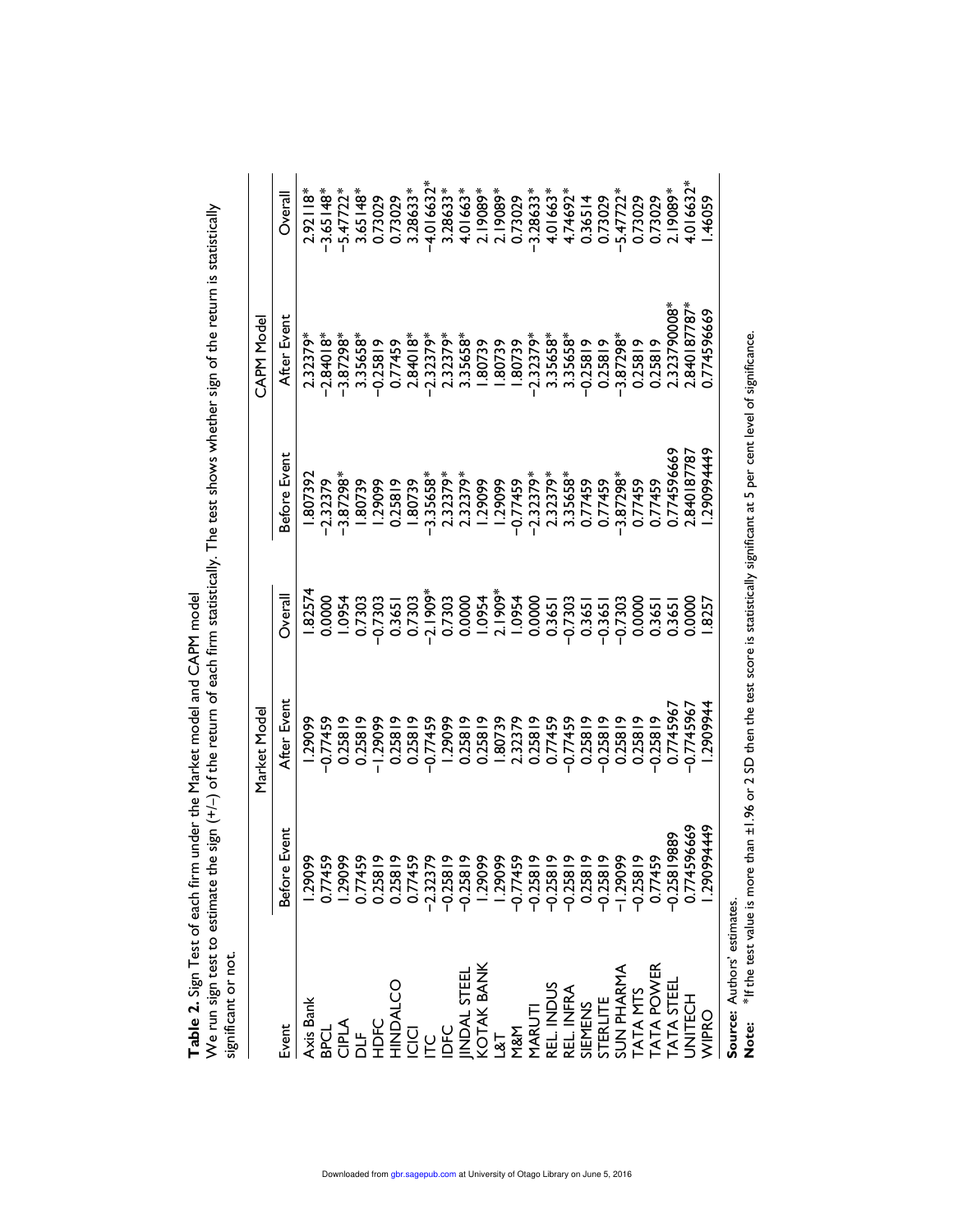|                               | Market Model        |                          |          | CAPM Model          |                         |            |
|-------------------------------|---------------------|--------------------------|----------|---------------------|-------------------------|------------|
| Test                          | <b>Before Event</b> | After Event              | Overall  | <b>Before Event</b> | After Event             | Overall    |
| Sign Test<br><b>Rank Test</b> | $0.77459*$          | l.29099*<br>$0.013088**$ | l 46059* | 3.35658*            | 3.87298*<br>$0.05709**$ | $5.11208*$ |

**Table 3.** Sign Test and Rank Test under the Market model and CAPM model We calculate the average rank firms and average sign of the returns under both Market Model and CAPM Model to test the significance.

**Source:** Authors' estimates.

**Notes:** ∗If the test value is more than ±1.96 or 2 SD then the test score is statistically significant at 5 per cent level of significance.

<sup>\*\*</sup>If the value is less than 0.05 (p = 0.05), then the score is statistically significant at 5 per cent level of significance.

### **Summary and Conclusion**

Our present study has not only delimited event study based on the parametric tests, but has also considered methodological purposiveness employing a few non-parametric tests. The paper has also included the study of the economic model along with the statistical model to elaborate the situation better. It has already been argued how better results can be approximated under the CAPM model rather than the market model. We have chosen the NIFTY index as it serves a better proxy of the market than any other index, namely, BSE-SENSEX, BSE-midcap, BSE-100 etc., in the Indian context. Twenty-four stocks were selected for the study based on a set of criteria for selecting stocks. Under the market model beta (*β*) is calculated by regressing the stock returns on index returns (S&P 500 CNX NIFTY) where as in the CAPM model risk-free-returns  $(R_f)$  is applied along with beta. Then AAR and CAAR are calculated to probe the effect of dividend announcement on the share prices in terms of significant positive or negative abnormal returns. It has been observed that the amount of AARs are statistically significant and those are different for both market model and the CAPM model. On day zero, AAR under the market model is only 0.2 per cent whereas under the CAPM model it is 1.2 per cent. On the other hand, CAAR on day zero is 4.01 per cent under the market model whereas it is reported as 13.45 per cent under the CAPM model, which is statistically insignificant. It has also been quite palpable that under the market model investors mostly suffered from a negative average abnormal return whereas under the CAPM model, investors consistently enjoyed a positive average abnormal return (Selvan et al., 2010). Evidently, it can be inferred that there are significant abnormal returns (positive or negative or both) upon dividend announcement which is more evident under the CAPM model. Although abnormal returns are found significant even before the announcement of dividend both under the market model and the CAPM model, still more cumulative average abnormal returns are not found significant well before the announcement (see Table 1 for (–)fifteenth to the (–)ninth day) under the CAPM model. Under the CAPM model the rate of increase of CAAR becomes faster during the post-announcement period. When focus has shifted towards other statistical measurements, two different sets of results have been obtained. Under the market model, the null hypothesis that there is no significant difference between positive and negative average abnormal return fails to be rejected, whereas under the CAPM model the null hypothesis is found to be rejected. When the sign test is operated for all firms together against the null hypothesis of no significant difference, it is rejected under the CAPM model. The rank test is also performed to examine the rank and its significance and consecutively, it has been found that under the market model, there is a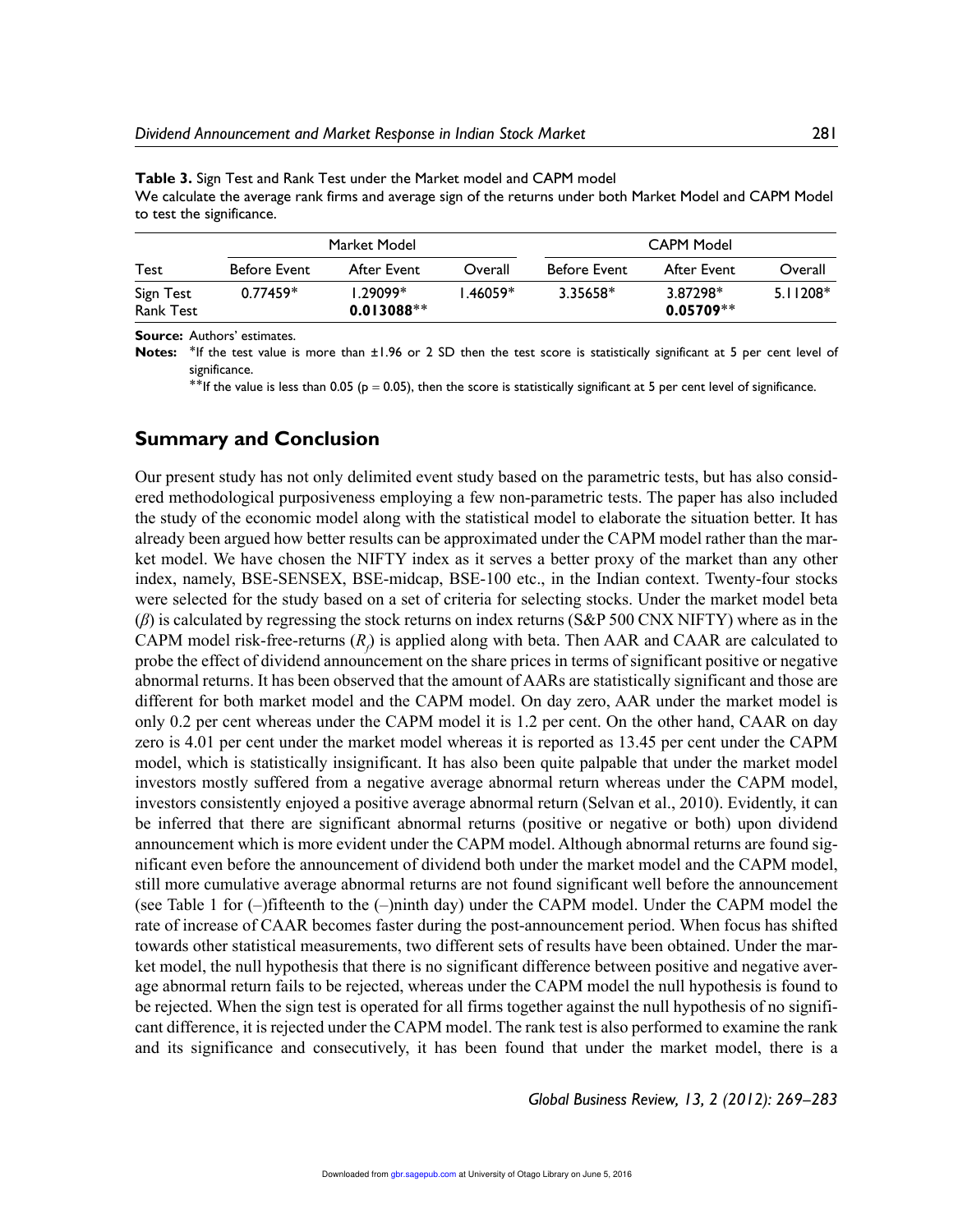significant difference between the rank of the firms during the event period and the expected average rank with no abnormal returns. On the contrary, under CAPM, the null hypothesis at significant difference (of abnormal returns) cannot be rejected.

Though event analysis is followed considering both the market model and the CAPM model, it has already been put forward with a logical and valid proposition that the CAPM model offers better results, which can be used for more precise interpretations. It can also be drawn, intuitively, from this paper that the Indian capital market does not capture the information very rapidly just after the announcement of dividend, which is portrayed by the magnitude of average abnormal return under the CAPM model.

#### **Notes**

1. Statistical models follow assumptions concerning the behaviour of asset returns and do not depend on any economic arguments. As opposed to this, economic models rely on assumptions concerning investors' behaviour and are not based solely on statistical assumption. The market model is a statistical model which relates the return of any given security to the return of the market portfolio. Economic models like CAPM or APT restricts the parameters of statistical models to provide more constrained normal return models (Campbell et al., 2007).

#### **References**

Agarwal, R.N. (1991). Dividends and stock prices: A case study of commercial vehicle sector in India 1966–67 to 1986–87. *Indian Journal of Finance and Research*, *1*(1), 61–67.

- Ashley, J. (1962). Stock prices and changes in earnings and dividends: Some empirical results. *Journal of Political Economy*, *70*(1), 82–85.
- Baker, M., & Wurgler, J. (2004). A catering theory of dividends. *Journal of Finance*, *59*(3), 1125–1164.
- Ball, R.P., & Brown, P. (1968). An empirical evaluation of accounting income numbers. *Journal of Accounting Research*, *6*(2), 159–178.
- Barker, G. (1956). Effective stock splits*. Harvard Business Review, 34*(1), 101–106.
- ———. (1957). Stock splits in a bull market. *Harvard Business Review*, *35*(3), 72–79.
- ——— (1958). Evaluation of stock dividends. *Harvard Business Review*, *36*(4), 99–114.
- Brittain, John A. (1966). *Corporate dividend policy*. Washington, DC: Brookings Institute.
- Brown, S., & Warner, J. (1980). Measuring security price performance. *Journal of Financial Economics*, *8*(3), 205–258.
- ——— (1985). Using daily stock returns: The case of event studies. *Journal of Financial Economics*, *14*(1), 3–31.

Campbell, J., Lo, A., & Mckinlay, C. (2007). *The econometrics of financial market*. New Delhi: New Age International Ltd.

- Chander, R., Sharma, R., & Mehta, K. (2007). Impact of dividend announcement on share prices. *NICE Journal of Business*, *2*(1), 15–29.
- Chaturvedi, H.O. (2000). Half yearly financial results and behaviour of share prices in India. *Finance India*, *14*(2), 537–545.
- Corrado, C. (1989). A non-parametric test for abnormal security price performance in event studies. *Journal of Financial Economics*, *23*(2), 385–395.
- Dolley, J. (1933). Characteristics and procedure of common stock split-ups. *Harvard Business Review*, *11*(3), 316–327.
- Fama, E.J., Fisher, L., Jensen, M., & Roll, M. (1969). The adjustment of stock prices to new information. *International Economic Review*, *10*(1), 1–21.
- Friend, I., & Blume, M. (1970). Measurement of portfolio performance under uncertainty. *American Economic Review*, *60*(4), 561–575.